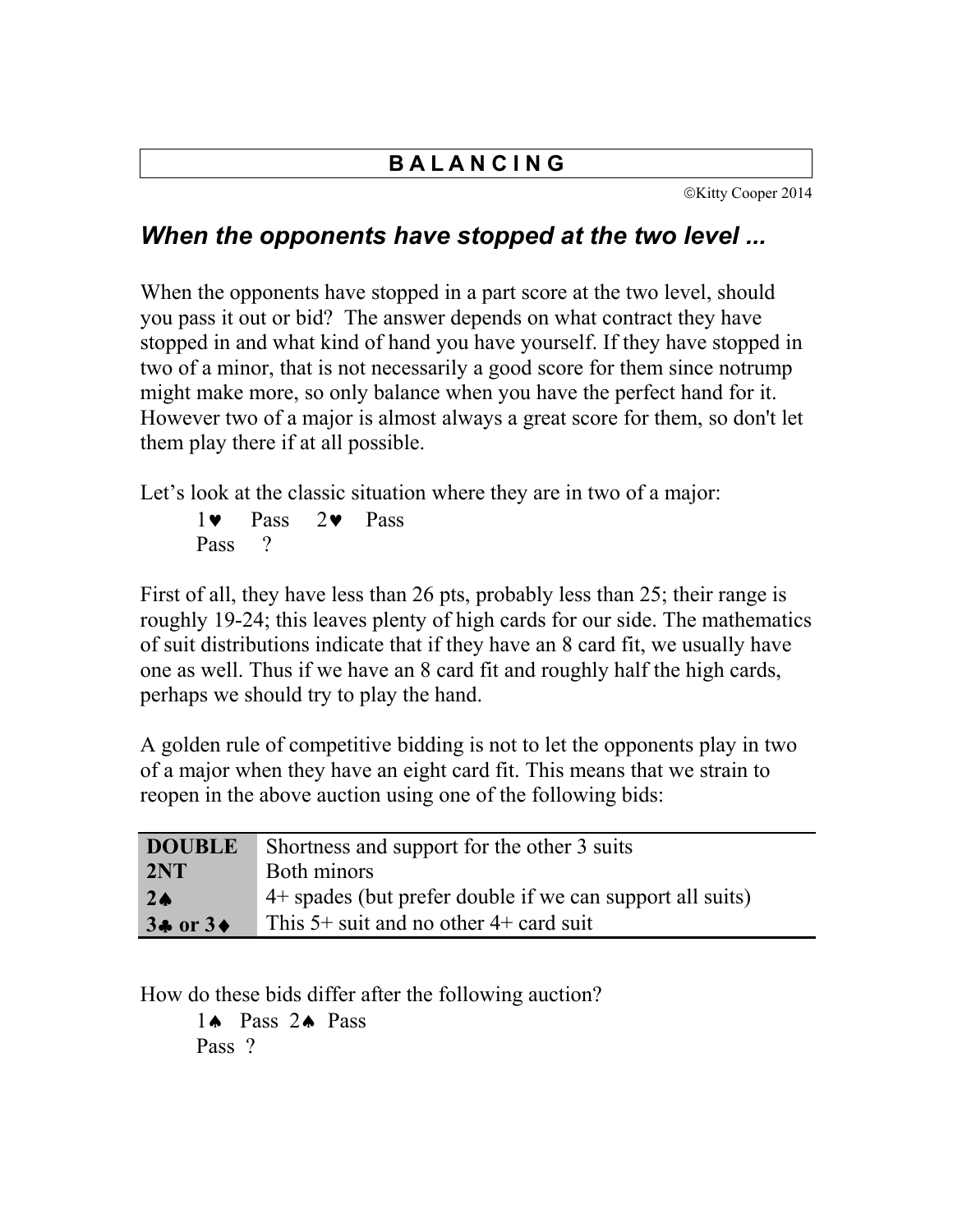The answer is that all the bids are the same, except 2NT shows two suits, in other words, two places to play at the 3 level, so it can include hearts. Partner responds by bidding their best minor suit. If we don't have that suit, then we bid the next one that we do have

| <b>DOUBLE</b> | Shortness and support for the other 3 suits               |
|---------------|-----------------------------------------------------------|
| 2NT           | 2 places to play at the 3 level, so it can include hearts |
| $3 + 3 + 3$   | This 5+ suit and no other 4+ card suit                    |

 One word of caution, if you are vulnerable be a little more careful; down two is -200, as is down one doubled. These are very bad scores at duplicate.

 The following auctions do not indicate an eight card fit, so we do not strain to balance:

|                | A. RHO Partner |                         | <b>B.</b> RHO Partner |                             | C. RHO Partner |
|----------------|----------------|-------------------------|-----------------------|-----------------------------|----------------|
| $1\bullet$ 1NT |                | $1\bullet$ $1\text{NT}$ |                       | $\rightarrow$ $\rightarrow$ |                |
| $2 \spadesuit$ | Pass           | $2 \bullet$             | $2\bullet$            | $2 \bullet$                 | Pass           |
|                |                | Pass                    |                       |                             |                |

A final word of advice, don't go out of your way to pass partner's reopening double, partner has already bid your high cards for you, so four trumps are not an adequate excuse for pass. Four very good trumps (at least three trump tricks!) and what look like five possible tricks for the defense *might* be enough.

Exercise 1.  $1 \bullet$  Pass  $2 \bullet$  Pass Pass to you. What do you bid ?

| А.                      | В.                      |                    |                         | Е.                         |
|-------------------------|-------------------------|--------------------|-------------------------|----------------------------|
| AJ32                    | $\triangle$ K3          | $\clubsuit 65$     | $\triangle$ Q87         | AA5                        |
| $\blacktriangledown 65$ | $\blacktriangledown$ 73 | $\bullet$ 74       | $\blacktriangledown$ 72 | $\blacktriangledown$ KQ104 |
| $\triangle$ Q9732       | $\triangle$ Q953        | $\triangle$ KQ9752 | $\triangle$ KJ74        | $\triangle$ KQ6            |
| $\clubsuit Q8$          | $*KQ854$                | A98                | $\clubsuit$ Q952        | $*9854$                    |

 How do we handle partner's balance on the other side of the table? Well, the most important thing to know is that 2NT asks partner to pick a suit at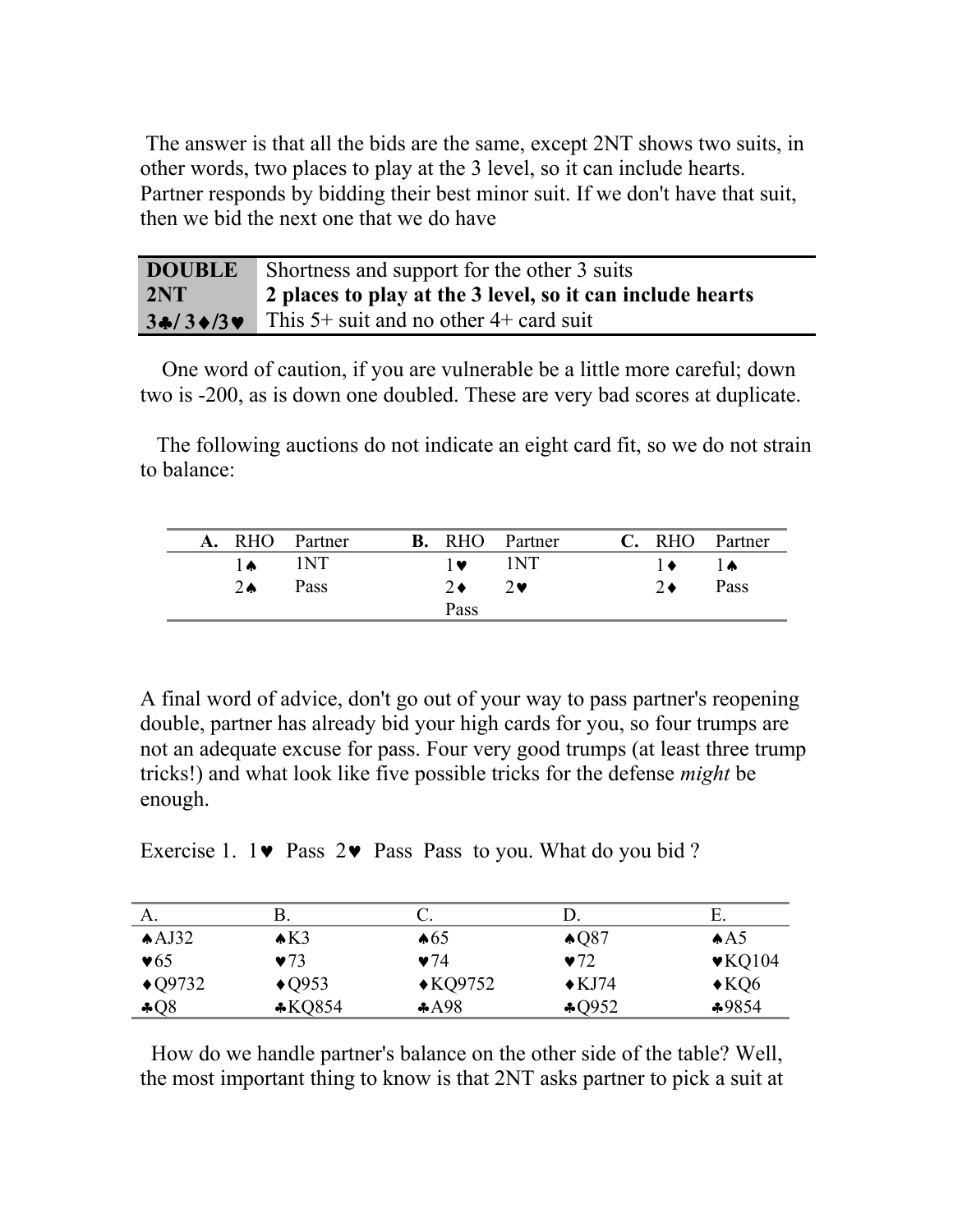the three level. We do not often need 2NT as a natural bid, but we desperately need to play in our 8 card fit rather than our 7 card fit.

| $1 \spadesuit$ P $2 \spadesuit$ P | $\triangle 43$             | $\triangle$ K76   |
|-----------------------------------|----------------------------|-------------------|
| P DBL P ?                         | $\blacktriangleright$ AK42 | $\bullet$ 32      |
|                                   | $\triangle$ Q987           | $\triangle$ AJ107 |
|                                   | J65                        | $*K932$           |

Look at the above pair of hands, after partner doubles, if you bid  $3\clubsuit$ you will be playing in a terrible 4-3. However, if you can bid 2NT asking partner to bid their lowest 4 card suit, you will get to your 8 card fit in diamonds.

|  |  |  |  |  |  | Exercise 2. $1\blacktriangleright$ Pass $2\blacktriangleright$ Pass Pass Double Pass to you. What now ? |  |  |
|--|--|--|--|--|--|---------------------------------------------------------------------------------------------------------|--|--|
|--|--|--|--|--|--|---------------------------------------------------------------------------------------------------------|--|--|

| A.                       |                          |                            |                              | E                        |
|--------------------------|--------------------------|----------------------------|------------------------------|--------------------------|
| $A$ AKJ2                 | $\triangle$ K32          | AA65                       | $\clubsuit 87$               | $\triangle$ J9           |
| $\blacktriangledown 652$ | $\blacktriangledown$ 732 | $\blacktriangleright$ AJ74 | $\blacktriangledown$ VQJ1098 | $\blacktriangledown$ A98 |
| $\triangle$ QJ73         | $\triangle$ Q953         | $\triangle$ KQ97           | $\triangle$ KJ7              | $\triangle$ K952         |
| $-0.08$                  | $*KQ8$                   | A98                        | A <sub>4</sub>               | \$Q854                   |

 Reminder, when the opponents have 19-24 points, your side is not going to hold 26 points. Therefore, unless you are wildly distributional, don't punish partner by bidding a game. In fact, don't punish partner by bidding again when the opponents take the push to the three level! Not unless you have significant extra distribution so that you are very sure that you are making or that they are making and you're only one down (and you had better be right). Remember, the job of pushing them up one level has been done.

A good book to read to follow up on these ideas is the classic by Larry Cohen, "*To Bid or not to Bid*" which explains the law of total tricks as a basis for when to compete in these and many other auctions.

Simply stated, the "law" says that you want a nine card fit to bid over their three level contract and you do not let them play an eight card major suit fit at the two level unless they are going down or you think that they are making four!